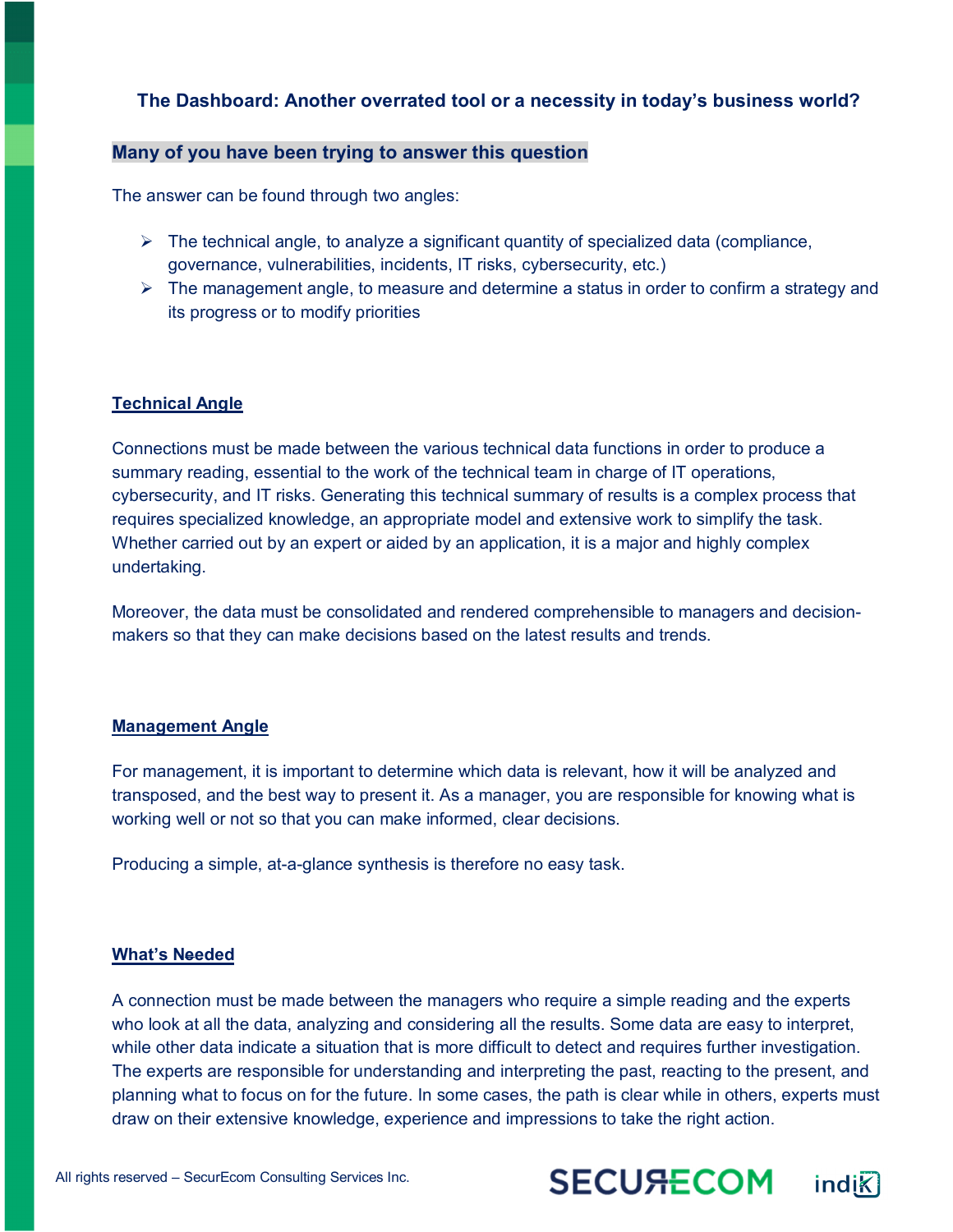## **But what should managers focus on? There lies the challenge!**

It's not always easy to interpret the explanations of experts who arrive with volumes of specialized data, details and impressions. These experts face the challenge of summarizing the results in order to highlight the essential for managers, so that they understand what is important, worrisome or out of step with the business reality.

To this end, it is necessary to create a metrics model that provides a useful and meaningful synthesis for the company. One that links the IT, cybersecurity and IT risk functions to business needs.

While sometimes technology is perceived as a necessary and costly evil, when used properly, it allows for more effective management, production, interpretation and reaction within a company. In short, it is indispensable but to gain maximum advantage, you must be able to fully understand the results and how to use them.

As an expert, you need to understand what is going on so as to determine what is satisfactory, missing or required.

Answers and opinions may vary. But in many cases, the one tool that is indispensable for managing IT, security and IT risks is a dashboard composed of appropriate metrics and presented in an easy-tounderstand format conducive to decision-making. The golden rule: one measurement, one understanding and one decision.

While a variety of choices are available, beware of producing a dashboard with metrics just for the sake of metrics! Nothing will be gained by consulting metrics that do not enable you to make decisions. It is preferable to analyze and choose the metrics best suited for communication between decision-makers and experts and which will lead to a plan of action. The idea is to choose useful metrics that will evolve and provide comprehensible readings. Dashboards composed of metrics that require long and complicated explanations should be avoided.

Four possible options:

- $\triangleright$  Start from scratch and concentrate on the presentation
- $\triangleright$  Include a large volume of technical data so as not to forget or neglect anything
- $\triangleright$  Begin with a blank page and invest months of work
- $\Rightarrow$  Or, use a product that contains dashboards and metrics that are ready to be used.

The first three options will require three to six months of work and investments of \$72,500 to \$184,500 per dashboard, compared to savings of 50 to 75% using INDIK<sup>™</sup> (for more details on the ROI, follow website link).